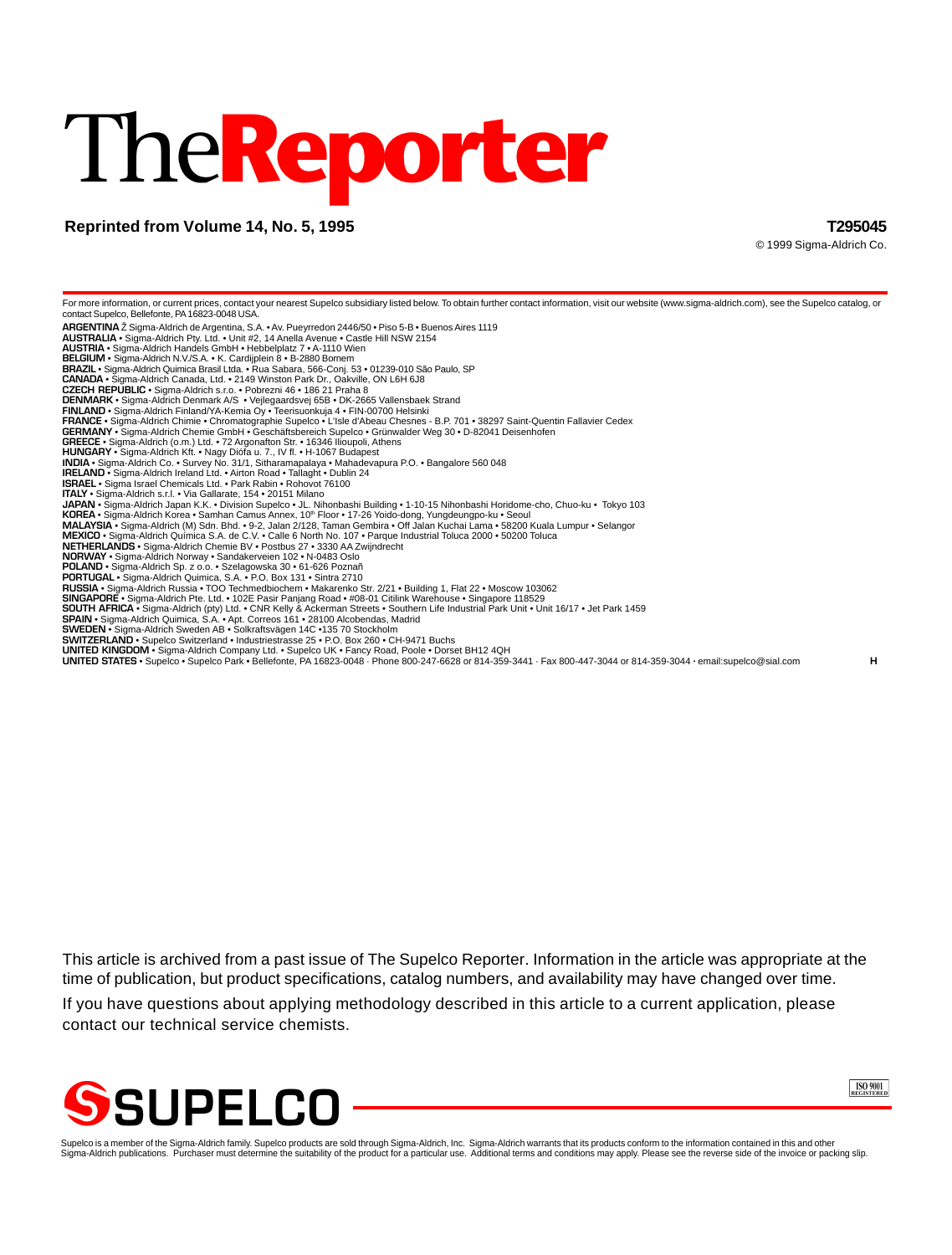# **GC Monitoring of Chlorinated Pesticides in Hazardous Waste Sites**

*SPB-608 capillary columns were evaluated for monitoring organochlorine pesticides in hazardous waste samples under US EPA Contract Laboratory Program, March 1990 Statement of Work requirements. All components in the CLP-specified pesticides test mix were baseline resolved, exceeding CLP performance requirements. The combined decomposition of endrin and 4,4'-DDT was 8.86%, easily meeting the inertness requirement that the combined decomposition of these compounds be less than 30%. Linearity was well within CLP specifications; the mean relative standard deviation of the calibration factors was 9.49% and absolute retention times of all the analytes were within the windows established in accordance with the method.*

The Contract Laboratory Program (CLP) March 1990 Statement of Work is the most recent gas chromatography procedure published by the US EPA for the monitoring of chlorinated pesticides in samples from abandoned waste sites. This method specifies stringent inertness, resolution, and linearity requirements for the wide-bore (0.53mm ID) capillary GC column.

SPB™-608 capillary columns, which are manufactured and tested specifically for monitoring organochlorine pesticides and PCBs in wastewater according to US EPA Method 608, are also suitable for the CLP method and for Method 8081 for current waste sites. Although the two methods have similar column performance requirements, the acceptance criteria for the CLP method are more stringent. Using the CLP method requirements as the measure of SPB-608 column performance ensures that the column meets Method 8081 requirements.

We evaluated the SPB-608 column using the series of test mixtures specified in the CLP method to measure column resolution and inertness, and system linearity. Each mix contains two surrogate compounds, tetrachloro-m-xylene and decachlorobiphenyl.

Column performance, measured using a resolution check mixture containing seven target pesticides at concentrations ranging from 10ng/mL to 100ng/mL, exceeded the CLP method requirement that resolution between consecutive peaks be greater than 60% of the height of the shorter peak. The analytes in the resolution check mix were baseline resolved, including the pairs of analytes cited in the method as having the poorest resolution on the DB-608 column — γ-chlordane/endosulfan I, 4,4'-DDE/dieldrin, and metho-xychlor/endrin ketone (Figure A).

Column inertness is evaluated using a mixture of six target pesticides ranging in concentration from 10ng/mL to 250ng/mL. Decomposition of either endrin or 4,4'-DDT must not exceed 20%,

# **Figure A. Baseline Resolution of Target Compounds**



and their combined decomposition must be less than 30%. The recovery of endrin is determined by measuring the two byproducts, endrin aldehyde and endrin ketone. The recovery of 4,4'- DDT is determined by measuring the by-products 4,4'-DDD and 4,4'-DDE.

The SPB-608 column easily meets the inertness criteria established in the CLP pesticides method. Endrin decomposition was 8.7%. All decomposition was measured in the form of endrin ketone (Figure B); no measurable amounts of endrin aldehyde were evident. Decomposition of 4,4'-DDT was measured at 0.16%, in the form of 4,4'-DDE. No measurable amounts of 4,4'-DDD were evident. The combined decomposition of 4,4'-DDT and endrin on this column was 8.86%.

The linearity of the system, including the column, is determined by calculating percent relative standard deviation (%RSD) of the calibration factors from a three-point calibration curve for each pesticide and surrogate in individual solutions. Three concentration ranges are used to determine linearity: a low concentration mix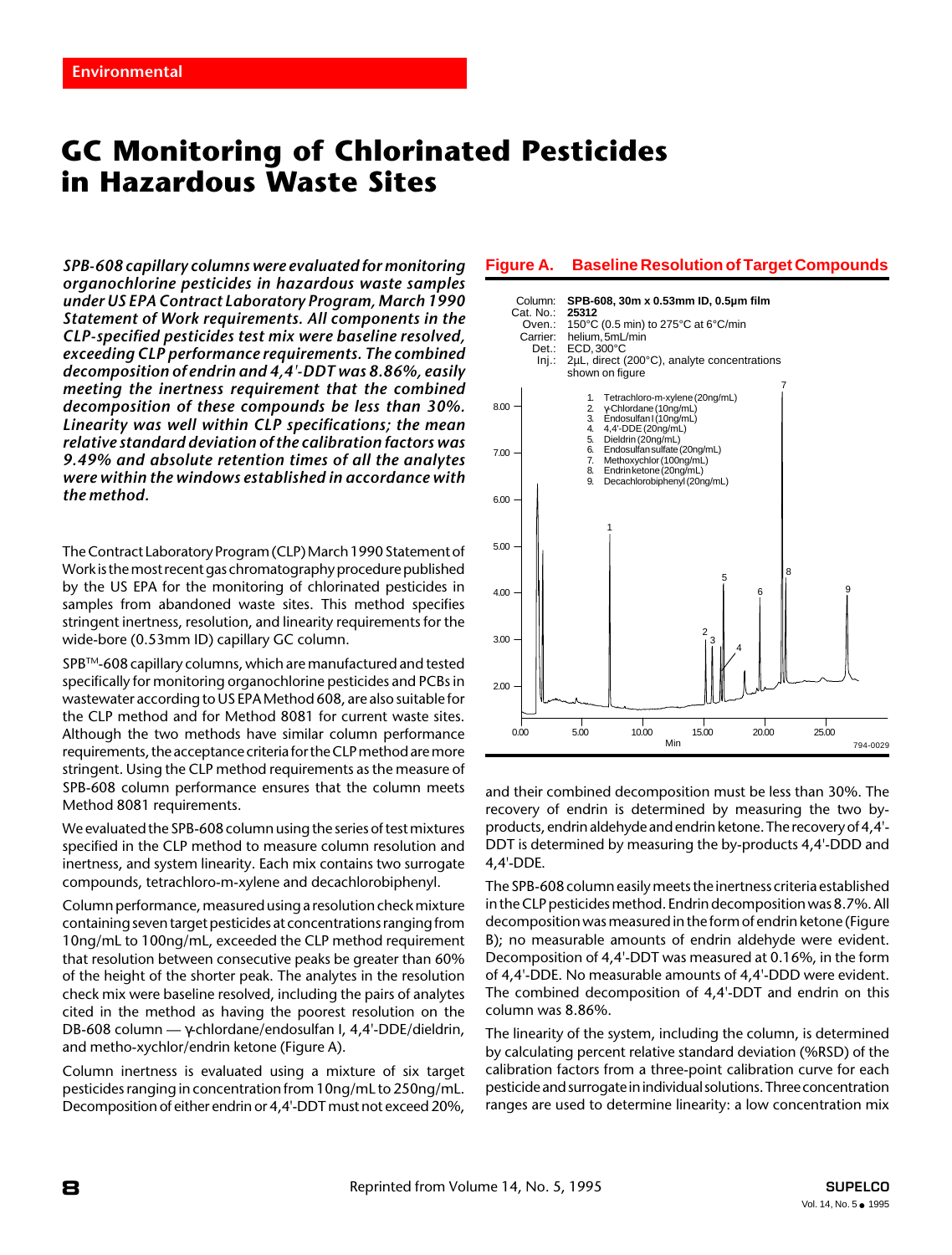# **Figure B. Low Levels of Endrin/DDT Decomposition Easily Meet Inertness Requirements**



consisting of the target pesticides in the range of 5 - 10ng/mL, a mid-range concentration mix (4 x the low concentration) and a high concentration mix (16 x the low concentration). The target compounds were analyzed in two different standard mixes, A and B, to avoid coelutions. Absolute retention times were determined by calculating the mean retention time from both mixes.

The method requires that the relative standard deviations (RSD) of the calibration factors for most of the analytes be less than 20%, allowing for up to two of the target analytes to exceed 20%, but be less than 30%. The RSD for the surrogates must also be less than 30%.

Linearity was well within CLP specifications (Table 1). The mean RSD was 9.49%, including all target compounds and surrogates. Absolute retention times of all the target analytes and surrogates in the performance evaluation mixture were within the retention time windows established in the calibration runs for the three concentration ranges (Table 2). The target analytes were baseline resolved (Figure C), well exceeding the CLP requirement that the resolution between adjacent peaks of the individual standard mixes be greater than 90%.

These investigations show that the SPB-608 column easily meets US EPA requirements for stability, inertness, and linearity as specified in the US EPA CLP Pesticide Method, March 1990 Statement of Work.

# **Table 1. Linearity for Pesticides on an SPB-608 Column**

| Compound                          | <b>Calibration Factor</b><br>%RSD |
|-----------------------------------|-----------------------------------|
| $\alpha$ -BHC                     | 9.90                              |
| β-BHC                             | 3.28                              |
| δ-BHC                             | 17.16                             |
| γ-BHC (Lindane)                   | 6.32                              |
| Heptachlor                        | 2.22                              |
| Aldrin                            | 14.61                             |
| Heptachlor epoxide                | 9.80                              |
| Endosulfan I                      | 3.33                              |
| Dieldrin                          | 7.13                              |
| 4,4'-DDE                          | 15.66                             |
| Endrin                            | 5.00                              |
| Endosulfan II                     | 27.86                             |
| $4.4'$ -DDD                       | 4.47                              |
| Endosulfan sulfate                | 10.65                             |
| 4,4'-DDT                          | 6.84                              |
| Methoxychlor                      | 6.62                              |
| Endrin ketone                     | 13.62                             |
| Endrin aldehyde                   | 11.93                             |
| $\alpha$ -Chlordane               | 7.17                              |
| γ-Chlordane                       | 5.84                              |
| Tetrachloro-m-xylene <sup>■</sup> | 8.78                              |
| Decachlorobiphenyl                | 10.52                             |

%RSD for up to two target compounds, not including surrogates, may be >20%, but must be <30.0%. %RSD for remainder of target compounds must be  $\leq$  20.0%. %RSD for surrogates must be  $\leq$  30.0%.

#### ■Surrogates

## **Table 2. Retention Times for Pesticides on an SPB-608 Column**

| Compound                          | Mean RT<br>$(n=3)$ | Retention Time Window <sup>®</sup><br>From | Τо    |
|-----------------------------------|--------------------|--------------------------------------------|-------|
| Tetrachloro-m-xylene <sup>▲</sup> | 7.34               | 7.29                                       | 7.39  |
| $\alpha$ -BHC                     | 9.43               | 9.38                                       | 9.48  |
| γ-BHC (Lindane)                   | 10.63              | 10.58                                      | 10.68 |
| $\beta$ -BHC                      | 10.92              | 10.87                                      | 10.97 |
| Heptachlor                        | 11.84              | 11.79                                      | 11.89 |
| $\delta$ -BHC                     | 12.04              | 11.99                                      | 12.09 |
| Aldrin                            | 12.88              | 12.83                                      | 12.93 |
| Heptachlor epoxide                | 14.06              | 13.99                                      | 14.13 |
| $\gamma$ -Chlordane               | 15.17              | 15.10                                      | 15.24 |
| $\alpha$ -Chlordane               | 15.65              | 15.58                                      | 15.72 |
| Endosulfan I                      | 15.69              | 15.62                                      | 15.76 |
| $4.4'$ -DDE                       | 16.40              | 16.33                                      | 16.47 |
| Dieldrin                          | 16.61              | 16.54                                      | 16.68 |
| Endrin                            | 17.65              | 17.58                                      | 17.72 |
| $4.4'$ -DDD                       | 18.05              | 17.98                                      | 18.12 |
| Endosulfan II                     | 18.22              | 18.05                                      | 18.29 |
| 4,4'-DDT                          | 18.98              | 18.91                                      | 19.05 |
| Endrin aldehyde                   | 19.15              | 19.08                                      | 19.22 |
| Endosulfan sulfate                | 19.62              | 19.55                                      | 19.69 |
| Methoxychlor                      | 21.41              | 21.34                                      | 21.48 |
| Endrin ketone                     | 21.73              | 21.66                                      | 21.80 |
| Decachlorobiphenyl <sup>▲</sup>   | 26.76              | 26.66                                      | 26.86 |

●Retention time windows are ±0.05 minutes for all compounds that elute before heptachlor epoxide; ±0.07 minutes for heptachlor epoxide and other compounds that elute before decachlorobiphenyl; ±0.10 minutes for decachlorobiphenyl.

▲Surrogate retention times are measured from standard mix A analysis.